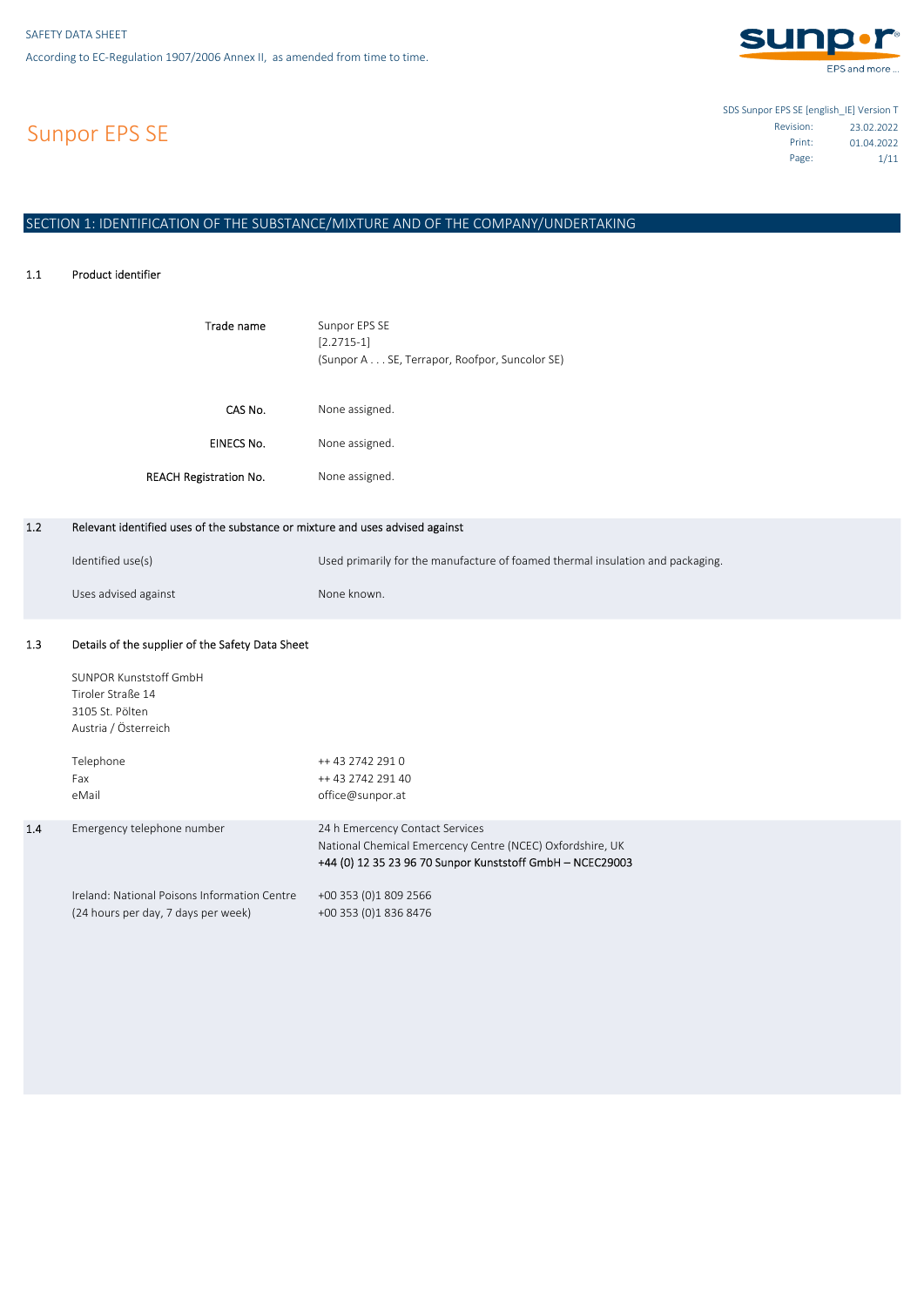According to EC-Regulation 1907/2006 Annex II, as amended from time to time.

SDS Sunpor EPS SE [english\_IE] Version T

Revision: 23.02.2022

## SECTION 2: HAZARDS IDENTIFICATION



Page: 2/11

## 2.1 Classification of the substance or mixture

| Regulation (EC) No. 1272/2008 (CLP)   | None assigned.                                                                                                                                                                                                                                |
|---------------------------------------|-----------------------------------------------------------------------------------------------------------------------------------------------------------------------------------------------------------------------------------------------|
| 2.2 Label elements                    | According to Regulation (EC) No. 1272/2008 (CLP)                                                                                                                                                                                              |
| Trade name                            | Sunpor EPS SE                                                                                                                                                                                                                                 |
| Hazard Pictogram                      | None.                                                                                                                                                                                                                                         |
| Signal word(s)                        | None.                                                                                                                                                                                                                                         |
| Hazard statement(s)                   | None.                                                                                                                                                                                                                                         |
| Precautionary statement(s)            | None.                                                                                                                                                                                                                                         |
| Self assessed precautionary statement | P210: Keep away from heat, sparks, open flame, hot surfaces - No smoking.<br>P233: Keep container tightly closed.<br>P243: Take precautionary measures against static discharge.<br>P403 + P235: Store in a well-ventilated place. Keep cool. |
| 2.3 Other hazards                     | May cause some eye irritation which should cease after removal of the product. May form flammable/explosive<br>vapour-air mixture.                                                                                                            |

## SECTION 3: COMPOSITION/INFORMATION ON INGREDIENTS

### 3.2. Mixtures

Mixtures based on: polystyrene (CAS No. 9003-53-6), propellant, polymeric flame-proofing agent

EC Classification No. 1272/2008

| Hazardous ingredient(s)                     | %W/W  | CAS No.        | EC No.          | <b>REACH Registration No.</b> | Hazard pictogram(s) and Hazard Codes                                                                           |
|---------------------------------------------|-------|----------------|-----------------|-------------------------------|----------------------------------------------------------------------------------------------------------------|
| Pentane                                     | < 5.5 | $109 - 66 - 0$ | 203-692-4       | 01-2119459286-30              | Flam. Lig. 1, H224<br>STOT SE 3, H336<br>Asp. Tox. 1, H304<br>Aquatic Chronic 2, H411                          |
| 2-Methylbutane (isopentane)                 | < 1.5 | 78-78-4        | $201 - 142 - 8$ | 01-2119475602-38              | Flam. Lig. 1, H224<br>STOT SE 3, H336<br>Asp. Tox. 1, H304<br>Aquatic Chronic 2, H411                          |
| Bis(alpha, alpha-<br>dimethylbenzyl)peroxid | < 0.3 | $80 - 43 - 3$  | $201 - 279 - 3$ | 01-2119541688-27              | Org. Perox. F; H242<br>Skin Irrit. 2; H315<br>Eye Irrit. 2; H319<br>Aquatic Chronic 2; H411<br>Repr. 1A; H360D |

For the classifications not written out in full in this section, including the hazard classes and the hazard statements, the full text is listed in section 16.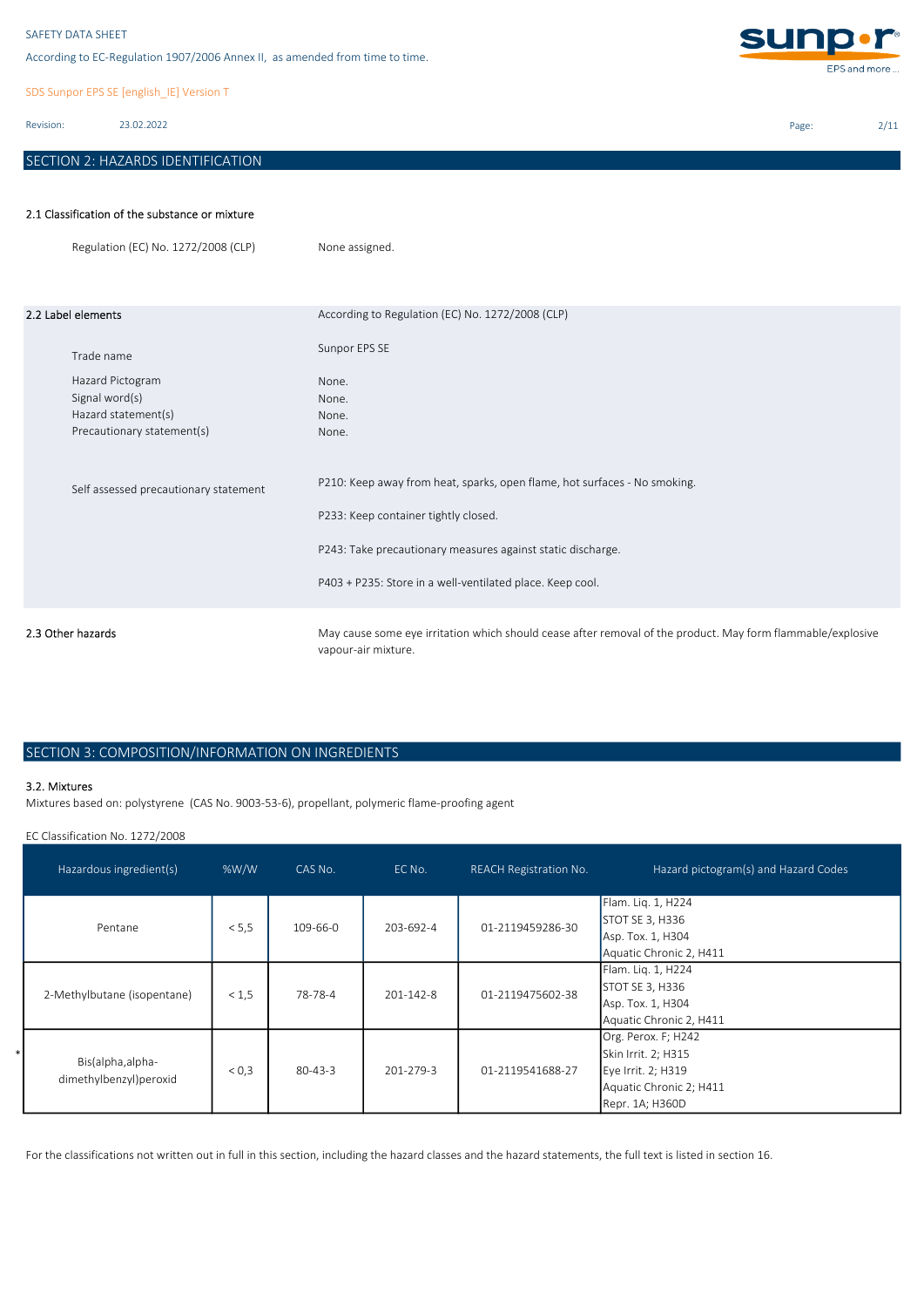According to EC-Regulation 1907/2006 Annex II, as amended from time to time.

SDS Sunpor EPS SE [english\_IE] Version T

Revision: 23.02.2022

## SECTION 4: FIRST AID MEASURES



### 4.1 Description of first aid measures

| Inhalation   | Remove persons affected by vapour to fresh air. If symptoms persist, obtain medical attention.                                                       |
|--------------|------------------------------------------------------------------------------------------------------------------------------------------------------|
| Skin Contact | Wash skin with soap and water. If symptoms persist, obtain medical attention.                                                                        |
| Eye Contact  | Irrigate with eyewash solution or clean water, holding the eyelids apart, for at least 15 minutes. If symptoms<br>persist, obtain medical attention. |
| Ingestion    | Unlikely to be hazardous if swallowed. IF SWALLOWED: Do not induce vomiting. Obtain medical attention<br>immediately if ingested.                    |

## 4.2 Most important symptoms and effects, both acute and delayed

Eyes and Skin Contact: Redness, Irritation. Inhalation: Headache, Dizziness.

## 4.3 Indication of immediate medical attention and special treatment needed

Unlikely to be required but if necessary treat symptomatically.

## SECTION 5: FIRE-FIGHTING MEASURES

Product is not classified as flammable, but will burn on contact with flame or exposure to high temperature (see Section 9).

## 5.1 Extinguishing Media

| Suitable Extinguishing Media                                 | Water spray, foam, dry powder or CO2.                                                                                                                                                                                                                                                    |
|--------------------------------------------------------------|------------------------------------------------------------------------------------------------------------------------------------------------------------------------------------------------------------------------------------------------------------------------------------------|
| Unsuitable Extinguishing Media                               | Do not use water jet.                                                                                                                                                                                                                                                                    |
| 5.2 Special hazards arising from the substance<br>or mixture | This product may give rise to hazardous fumes in a fire. Hazardous Decomposition Products: Carbon monoxide,<br>Carbon dioxide, styrene, aliphatic hydrocarbons and traces of hydrogen bromide can be produced.                                                                           |
| Advice for fire-fighters Advice for fire-fighters            | Fire fighters should wear complete protective clothing including self-contained breathing apparatus. Chemical<br>protection suit. Keep containers cool by spraying with water if exposed to fire. Flammable concentrations of<br>pentane may accumulate on storage in closed containers. |



Page: 3/11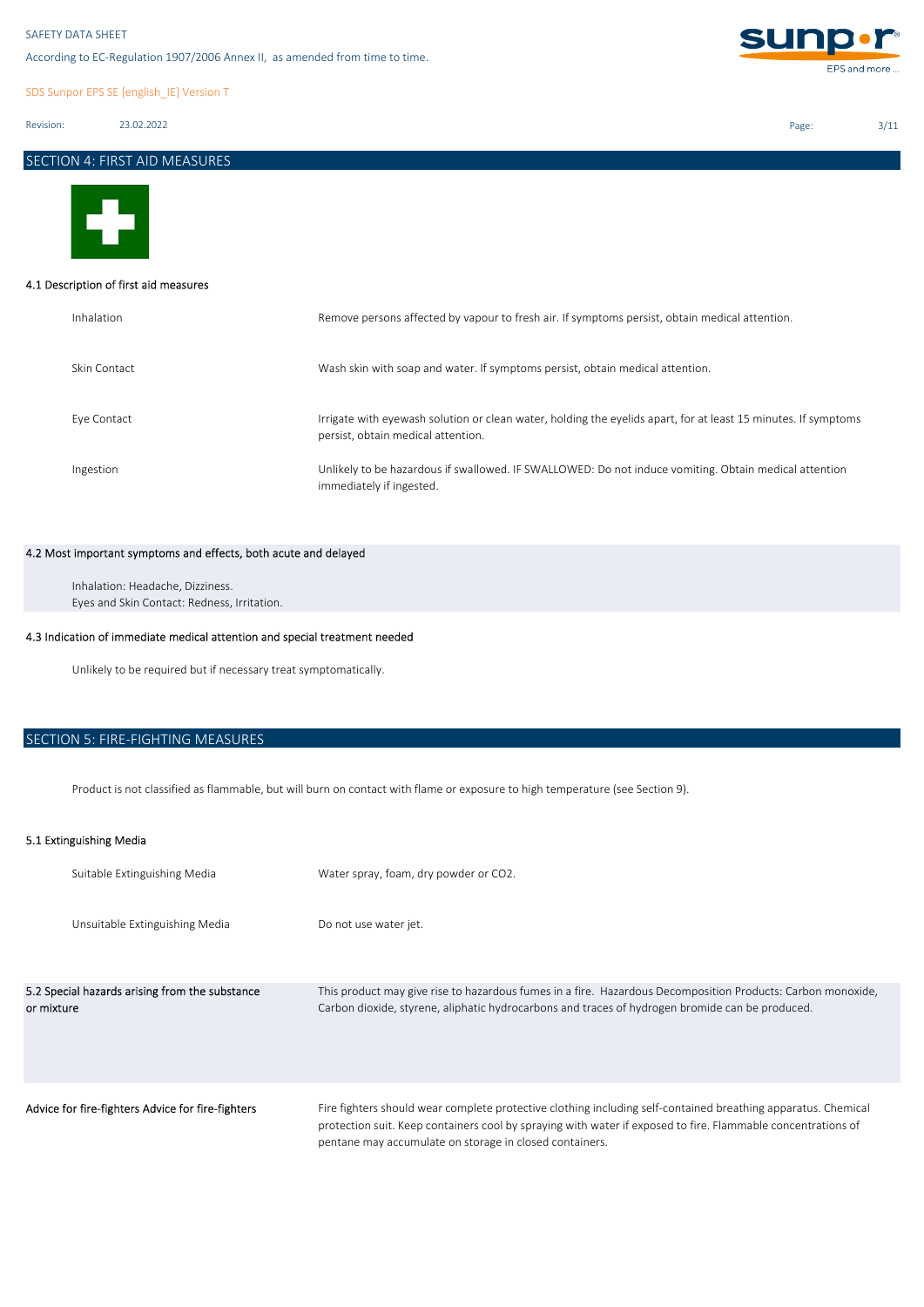SDS Sunpor EPS SE [english\_IE] Version T

Revision: 23.02.2022

## SECTION 6: ACCIDENTAL RELEASE MEASURES

6.1 Personal precautions, protective equipment and emergency procedures

Caution - spillages may be slippery.

Pentane can form explosive mixture with air. The pentane vapour is heavier than air; beware of pits and confined spaces. Remove or make safe all sources of ignition. Avoid friction, sparks, or other means of ignition. Take precautionary measures against static discharges. Use only non-sparking tools.

### 6.2 Environmental precautions

Prevent entry into drains.

### 6.3 Methods and material for containment and cleaning up

If safe to do so: Small spillages: Sweep up and shovel into waste drums or plastic bags. Transfer to a lidded container for disposal or recovery. Large spillages: Use vacuum equipment suitable for use in hazardous locations for collecting spilt materials, where practicable. Transfer to a lidded container for disposal or recovery.

## 6.4 Reference to other sections

See Also Section 8 and 13.

## SECTION 7: HANDLING AND STORAGE

#### 7.1 Precautions for safe handling

Provide adequate ventilation, including appropriate local extraction. Do not breathe dust. Avoid generation of dust clouds. Should be kept away from naked flames and other sources of ignition. Extinguish any other fire. Remove or make safe all sources of ignition. Avoid friction, sparks, or other means of ignition. The electrical system should be spark-free. Do not eat, drink or smoke when using this product. Take precautionary measures against static discharges. Ensure adequate earthing. Avoid release to the environment. Permission must be obtained from the appropriate Local Authority before disposing of waste material.

### Process Hazards

Take precautionary measures against static discharges. To avoid the buildup of static electric charge, and also the formation of an explosive pentane-air mixture, containers should be fully emptied when processing. Line velocity should not exceed 8m/s during normal pumping operations. All parts of the plant and equipment should be electrically bonded together and connected to earth. Electrical continuity should be checked at regular intervals. Antistatic clothing and footwear should be used.



Page: 4/11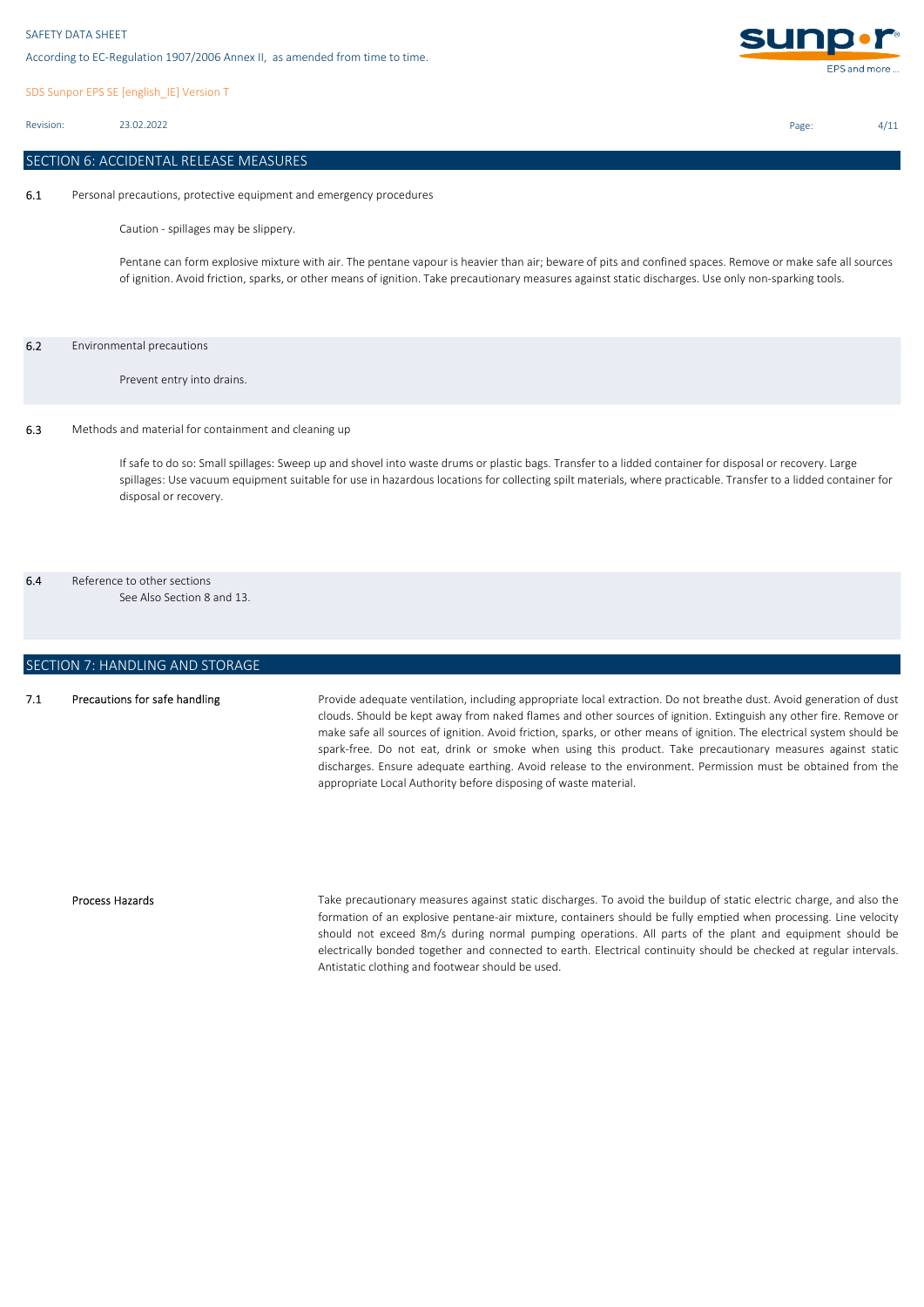According to EC-Regulation 1907/2006 Annex II, as amended from time to time.

SDS Sunpor EPS SE [english\_IE] Version T

```
Revision: 23.02.2022
```


| Page: | 5/11 |
|-------|------|
|-------|------|

| 7.2 | Conditions for safe storage, including<br>any incompatibilities | Flammable concentrations of pentane may accumulate on storage in closed containers. Before unloading freight<br>containers, keep doors open and ventilate for one hour.Keep container tightly closed, in a cool, well ventilated<br>place.Keep away from direct sunlight and other sources of heat or ignition. Keep away from rain and moist<br>conditions. Bulk: Keep under inert gas. Open top tanks should be covered with an open rigid grid. Take precautionary<br>measures against static discharges. The electrical system should be spark-free. The product is usually supplied in<br>fibreboard octabins. |
|-----|-----------------------------------------------------------------|---------------------------------------------------------------------------------------------------------------------------------------------------------------------------------------------------------------------------------------------------------------------------------------------------------------------------------------------------------------------------------------------------------------------------------------------------------------------------------------------------------------------------------------------------------------------------------------------------------------------|
|     | Specific design for storage rooms or<br>vessels                 | Storage rooms should be kept cool to reduce pentane release, and provided with a suitable ventilation system to<br>prevent accumulation of pentane. In addition, safety devices to alert any build up of pentane/air explosive mixtures<br>should be used. The electrical system should be spark-free.                                                                                                                                                                                                                                                                                                              |
|     | Storage Temperature                                             | Ambient.                                                                                                                                                                                                                                                                                                                                                                                                                                                                                                                                                                                                            |
|     | Incompatible materials                                          | Avoid storing or handling in conjunction with UN Class 1 explosives.                                                                                                                                                                                                                                                                                                                                                                                                                                                                                                                                                |
|     | Suitable containers                                             | Steel (drums).                                                                                                                                                                                                                                                                                                                                                                                                                                                                                                                                                                                                      |
|     |                                                                 | the contract of the contract of the contract of the contract of the contract of the contract of                                                                                                                                                                                                                                                                                                                                                                                                                                                                                                                     |

7.3 Specific end use(s)

Used primarily for the manufacture of foamed thermal insulation and packaging.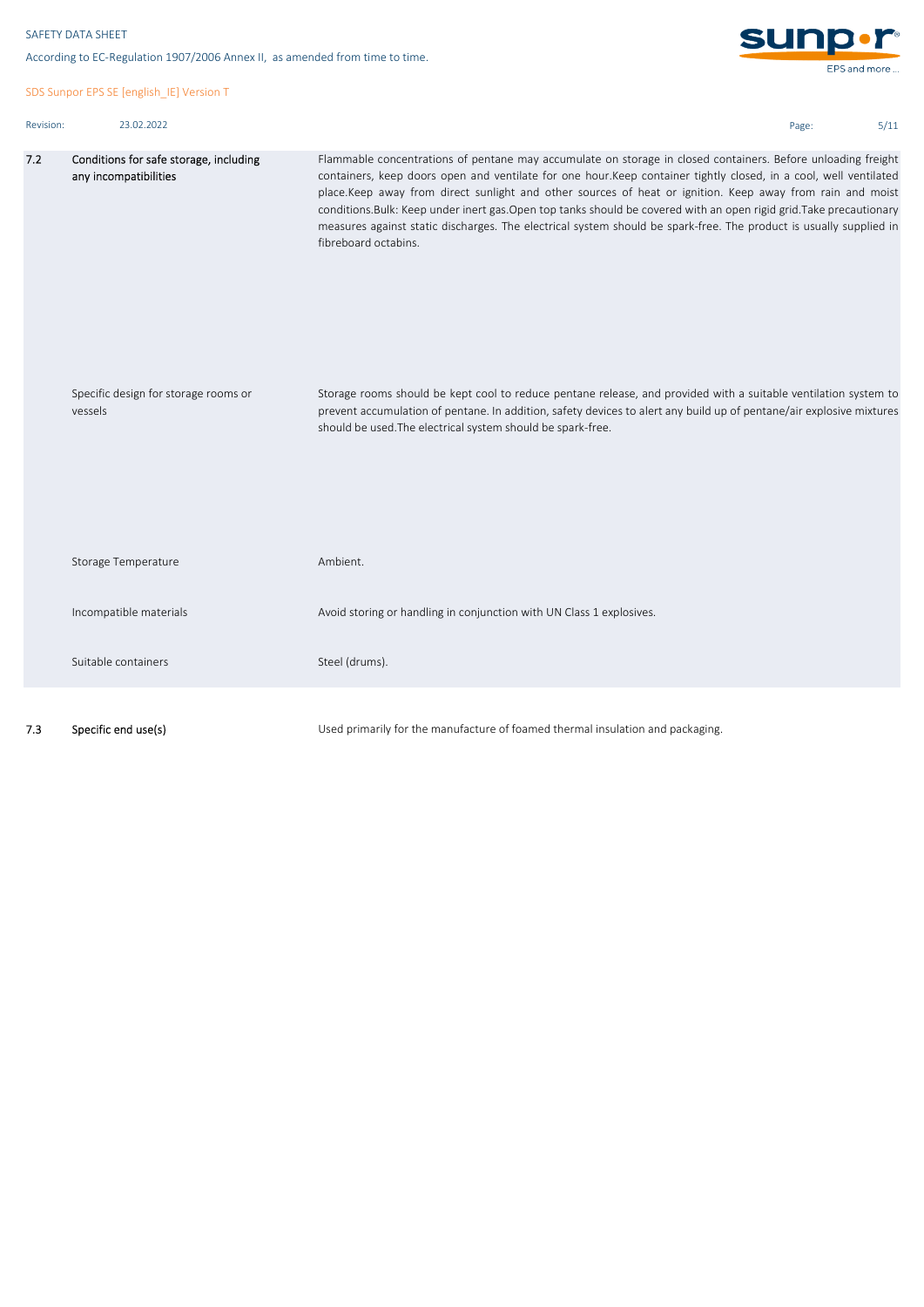SDS Sunpor EPS SE [english\_IE] Version T

Revision: 23.02.2022

## SECTION 8: EXPOSURE CONTROLS/PERSONAL PROTECTION

### 8.1 Control parameters

.

Occupational Exposure Limits

### Ireland:

STEL value 2,250 mg/m3 ; 750 ppm (OEL (IE)) Indicative OELV TWA value 3,000 mg/m3 ; 1,000 ppm (OEL (EU)) indicative TWA value 3,000 mg/m3 ; 1,000 ppm (OEL (IE)) Indicative OELV TWA value 3,000 mg/m3 ; 1,000 ppm (OEL (IE)) Indicative OELV

## 109-66-0: pentane 78-78-4: isopentane; 2-methylbutane

STEL value 2,250 mg/m3 ; 750 ppm (OEL (IE)) Indicative OELV TWA value 3,000 mg/m3 ; 1,000 ppm (OEL (EU)) indicative TWA value 3,000 mg/m3 ; 1,000 ppm (OEL (IE)) Indicative OELV TWA value 3,000 mg/m3 ; 1,000 ppm (OEL (IE)) Indicative OELV

### 8.2 Exposure controls

8.2.1 Appropriate engineering controls Use only in well-ventilated areas.

8.2.2 Personal protection equipment

### Eye/face protection



Skin protection (Hand protection/ Other)



Respiratory protection



Thermal hazards

8.2.3 Environmental Exposure Controls

Safety spectacles.

Wear suitable gloves. Recommended: Impervious gloves (EN 374). Breakthrough time of the glove material: refer to the information provided by the gloves' producer. Wear suitable protective clothing. Antistatic safety shoes or antistatic boots.

An approved dust mask should be worn if dust is generated during handling.

Not applicable.

European Community and local provisions on Volatile Organic Substances (VOC), are to be fulfilled when they are applicable to the EPS industry.



Page: 6/11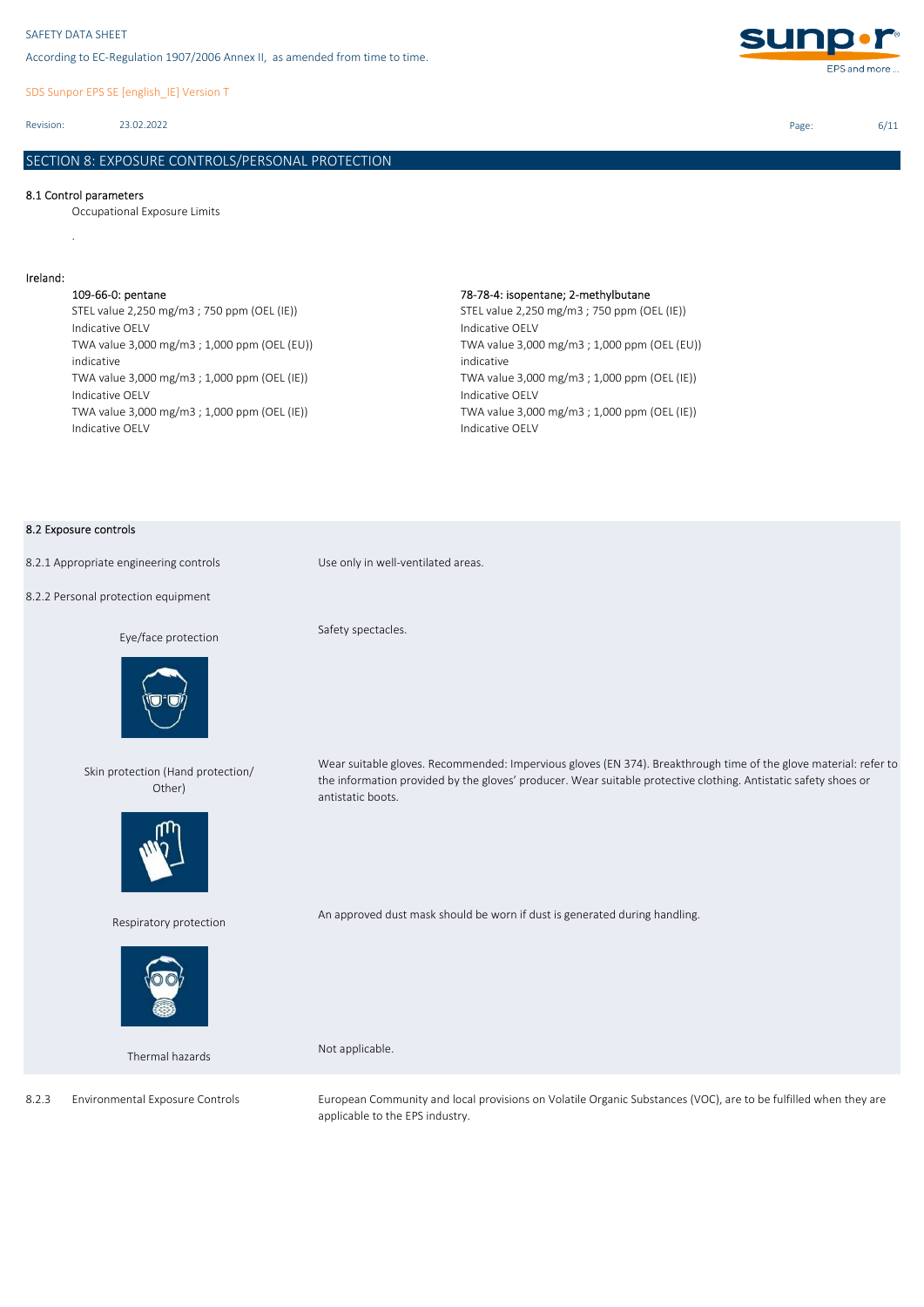SDS Sunpor EPS SE [english\_IE] Version T

Revision: 23.02.2022

## SECTION 9: PHYSICAL AND CHEMICAL PROPERTIES

These properties are the most relevant.

## 9.1 Information on basic physical and chemical properties

| Form                           | Solid, Small spherical beads.                                       |
|--------------------------------|---------------------------------------------------------------------|
| Colour                         | White or colored                                                    |
| Odour                          | Perceptible odour.                                                  |
| Odour Threshold (ppm)          | Not established.                                                    |
| pH (Value)                     | Not applicable.                                                     |
| Melting Point (°C)             | Not available.                                                      |
| Boiling Point (°C)             | Not available.                                                      |
| Flash Point (°C)               | <-50°C (Pentane)                                                    |
| Upper Explosive Limit (UEL)    | 7.8% (v/v) (Pentane)                                                |
| Lower Explosive Limit (LEL)    | 1.3% (v/v) (Pentane)                                                |
| Auto Ignition Temperature (°C) | 285°C (Pentane) (ASTM E-659)                                        |
| Evaporation rate               | Not available.                                                      |
| Flammability (solid, gas)      | In use, may form flammable/explosive vapour-air mixture.            |
| Vapour Pressure (mm Hg)        | Not available.                                                      |
| Vapour Density (Air=1)         | 2.5 (Pentane)                                                       |
| Density (g/ml)                 | 1020-1050kg/m <sup>3</sup> @ 20°C (beads)                           |
| Bulk Density (g/ml)            | circa. 600kg/m <sup>3</sup> @ 20°C                                  |
| Softening Point (°C)           | 70-75°C (beads expand with evolution of pentane)                    |
| Solubility (Water)             | Insoluble.                                                          |
| Solubility (Other)             | Soluble in aromatic hydrocarbons, halogenated solvents and ketones. |
| Partition Coefficient (n-      | Not available.                                                      |
| Octanol/water)                 |                                                                     |
| Decomposition Temperature (°C) | Not available.                                                      |
| Viscosity (mPa.s)              | Not established.                                                    |
| Explosive properties           | In use, may form flammable/explosive vapour-air mixture.            |
| Oxidising properties           | Not oxidising.                                                      |
| 9.2 Other information          | None.                                                               |
|                                |                                                                     |

| SECTION 10: STABILITY AND REACTIVITY |                                    |                                                                                                                                                                                                        |  |  |
|--------------------------------------|------------------------------------|--------------------------------------------------------------------------------------------------------------------------------------------------------------------------------------------------------|--|--|
| 10.1                                 | Reactivity                         | Stable under normal conditions.                                                                                                                                                                        |  |  |
| 10.2                                 | Chemical stability                 | Stable under normal conditions.                                                                                                                                                                        |  |  |
| 10.3                                 | Possibility of hazardous reactions | In use, may form flammable/explosive vapour-air mixture.                                                                                                                                               |  |  |
| 10.4                                 | Conditions to avoid                | Keep away from heat, sources of ignition and direct sunlight.                                                                                                                                          |  |  |
| 10.5                                 | Incompatible materials             | Avoid storing or handling in conjunction with UN Class 1 explosives.                                                                                                                                   |  |  |
| 10.6                                 | Hazardous Decomposition Product(s) | Pentane, styrene monomer, carbon monoxide, hydrogen bromide. (in case of fire or during hot wire cutting).<br>Release of pentane increases with temperature. (beads expand with evolution of pentane). |  |  |



Page: 7/11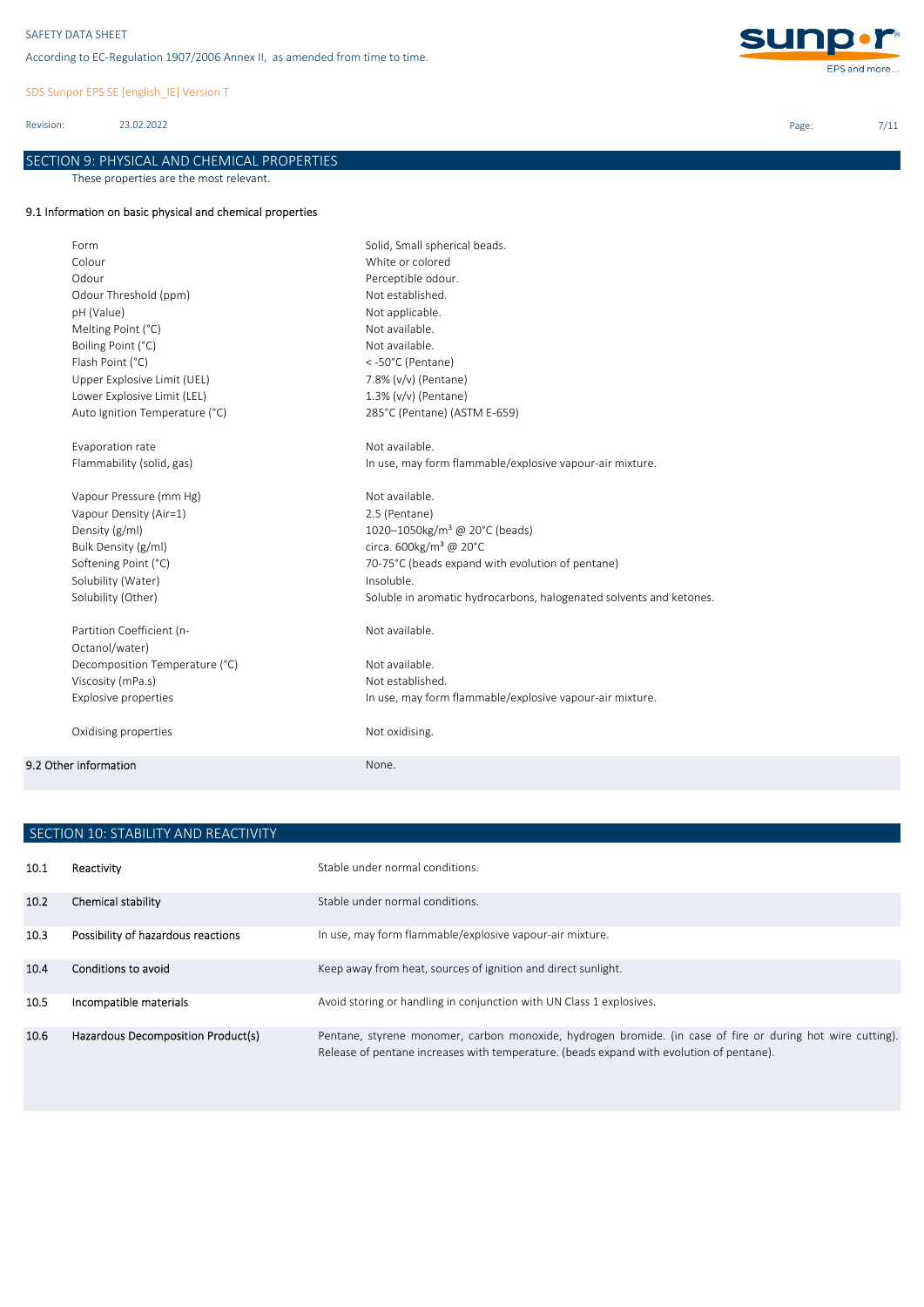SDS Sunpor EPS SE [english\_IE] Version T

Revision: 23.02.2022

## SECTION 11: TOXICOLOGICAL INFORMATION

This assessment is based on information available on similar products.

## 11.1 Information on toxicological effects

11.1.1 Polymer

| The product can evolve pentane vapours, which at high concentrations may lead to dizziness, headache and |
|----------------------------------------------------------------------------------------------------------|
|                                                                                                          |
|                                                                                                          |
|                                                                                                          |
|                                                                                                          |
|                                                                                                          |
|                                                                                                          |
|                                                                                                          |
|                                                                                                          |
|                                                                                                          |
|                                                                                                          |
|                                                                                                          |

## 11.2 Other information None.

## SECTION 12: ECOLOGICAL INFORMATION

This environmental hazard assessment is based on information available on similar products.

This product contains substances which are classified as dangerous for the environment. However recent studies on aquatic organisms have shown that EPS-beads, while containing these substances, do not need to be classified for environmental hazard.

12.1 Toxicity Aquatic invertebrates:: EC50 (48 h) > 100 mg/l, Daphnia magna (OECD Guideline 202, part 1, static) Nominal concentration. The product has low solubility in the test medium. An eluate has been tested. No toxic effects occur within the range of solubility.

> Aquatic plants:: EC50 (48 h) > 100 mg/l, EC50 (72 h) > 100 mg/l (growth rate), Desmodesmus subspicatus (OECD Guideline 202, part 1, static) Nominal concentration. The product has low solubility in the test medium. An eluate has been tested.

| 12.2 | Persistence and degradability                                           | The product itself has not been tested. In accordance with the required stability the product is not readily biodegradable.<br>The statement has been derived from the structure of the product. It can be largely eliminated from the water by abiotic<br>processes, e.g. mechanical separation. |
|------|-------------------------------------------------------------------------|---------------------------------------------------------------------------------------------------------------------------------------------------------------------------------------------------------------------------------------------------------------------------------------------------|
| 12.3 | Bioaccumulative potential                                               | The product has low potential for bioaccumulation.                                                                                                                                                                                                                                                |
| 12.4 | Mobility in soil                                                        | The product is essentially insoluble in water. Expandable polystyrene sinks in fresh water, may float or sink in sea water.                                                                                                                                                                       |
| 12.5 | <b>Results of PBT and vPvB assessment</b> Not classified as PBT or vPvB |                                                                                                                                                                                                                                                                                                   |
| 12.6 | Other adverse effects                                                   | Pentane has very low Global Warming Potential (<0.00044) and zero Ozone Depletion Potential.                                                                                                                                                                                                      |



Page: 8/11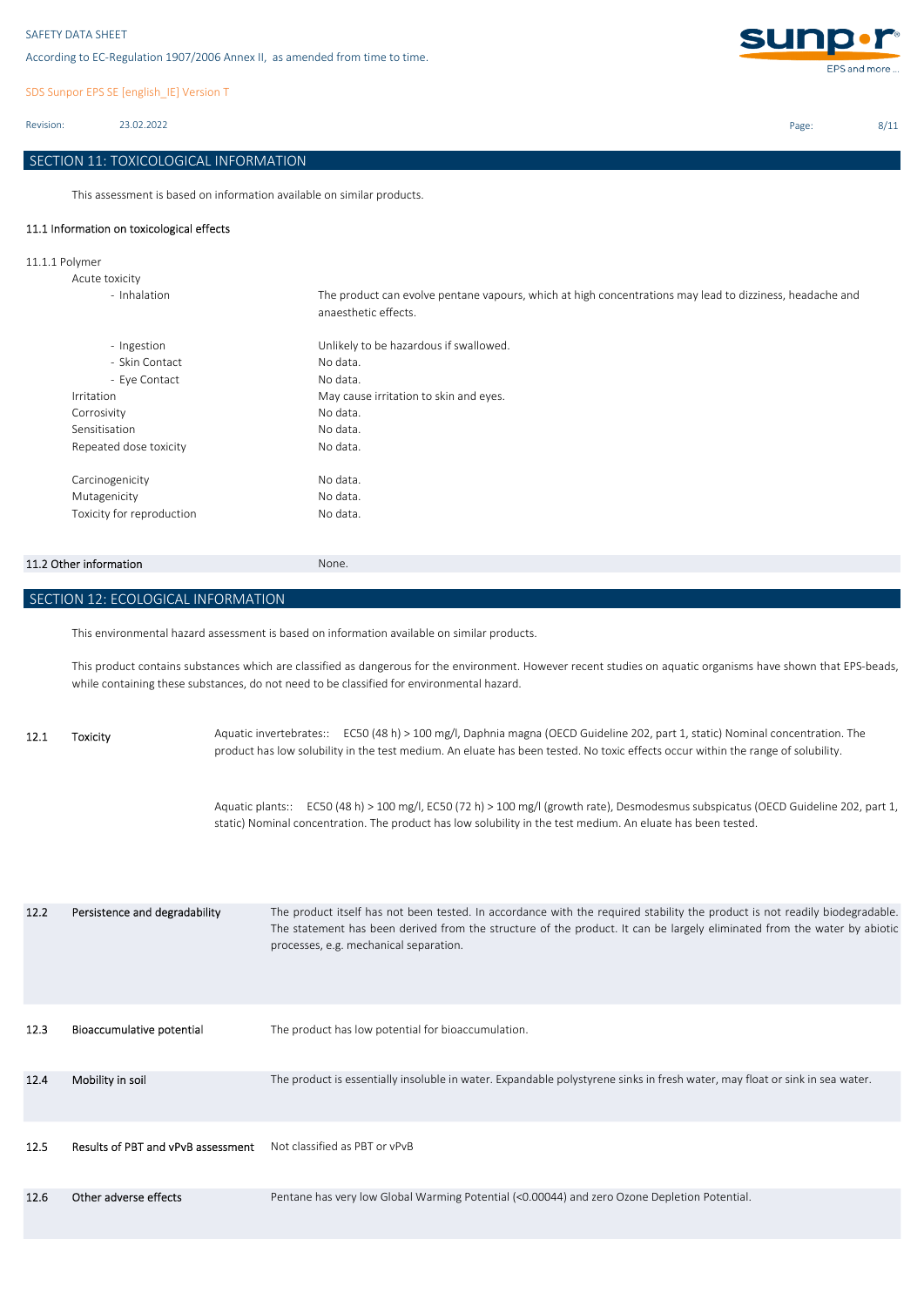SDS Sunpor EPS SE [english\_IE] Version T

Revision: 23.02.2022

13.2

Surplus, unused, old beads may still contain residual pentane. Therefore product has to be treated using all the safety measures in place for the fresh material. See Also Section 7.

| 13.1 | Waste treatment methods | Recover or recycle if possible. Remove all packaging for recovery or disposal. Normal disposal is via incineration<br>operated by an accredited disposal contractor. |
|------|-------------------------|----------------------------------------------------------------------------------------------------------------------------------------------------------------------|
|      |                         |                                                                                                                                                                      |

Additional Information **Dispose of contents in accordance with local**, state or national legislation.

|      | SECTION 14: TRANSPORT INFORMATION                                          |                                                                                                                                                                                                                                                                                                                                                                                                                                         |
|------|----------------------------------------------------------------------------|-----------------------------------------------------------------------------------------------------------------------------------------------------------------------------------------------------------------------------------------------------------------------------------------------------------------------------------------------------------------------------------------------------------------------------------------|
| 14.1 | UN number                                                                  | UN2211                                                                                                                                                                                                                                                                                                                                                                                                                                  |
| 14.2 | Proper Shipping Name                                                       | POLYMERIC BEADS, EXPANDABLE, evolving flammable vapour.                                                                                                                                                                                                                                                                                                                                                                                 |
| 14.3 | Transport hazard class(es)                                                 | 9                                                                                                                                                                                                                                                                                                                                                                                                                                       |
| 14.4 | <b>Packing Group</b>                                                       | $\ensuremath{\mathsf{III}}\xspace$                                                                                                                                                                                                                                                                                                                                                                                                      |
| 14.5 | <b>Environmental hazards</b>                                               | None.<br>Not classified as a Marine Pollutant.                                                                                                                                                                                                                                                                                                                                                                                          |
| 14.6 | Special precautions for user                                               | 633: Keep away from any source of ignition.<br>Transport or conveyance within the manufacturing premises: Refer to the internal procedures and information<br>provided by this document.<br>Transport or conveyance outside the manufacturing premises: Apply the requirements of the regulations on<br>transport of dangerous goods and the manufacturer's recommendation on safe loading, transporting, unloading of<br>the material. |
| 14.7 | Transport in bulk according to Annex<br>II of MARPOL73/78 and the IBC Code | Not applicable.                                                                                                                                                                                                                                                                                                                                                                                                                         |
| 14.8 | <b>Additional Information</b>                                              | Hazard Identification Number: 90<br>Tunnel Restriction Code: D/E<br>IMDG EMS F-A, S-I                                                                                                                                                                                                                                                                                                                                                   |
|      | Hazard label(s)<br>Sea transport (IMDG)<br>Air transport (ICAO/IATA)       |                                                                                                                                                                                                                                                                                                                                                                                                                                         |

UN Class 9 miscellaneous hazard label



Page: 9/11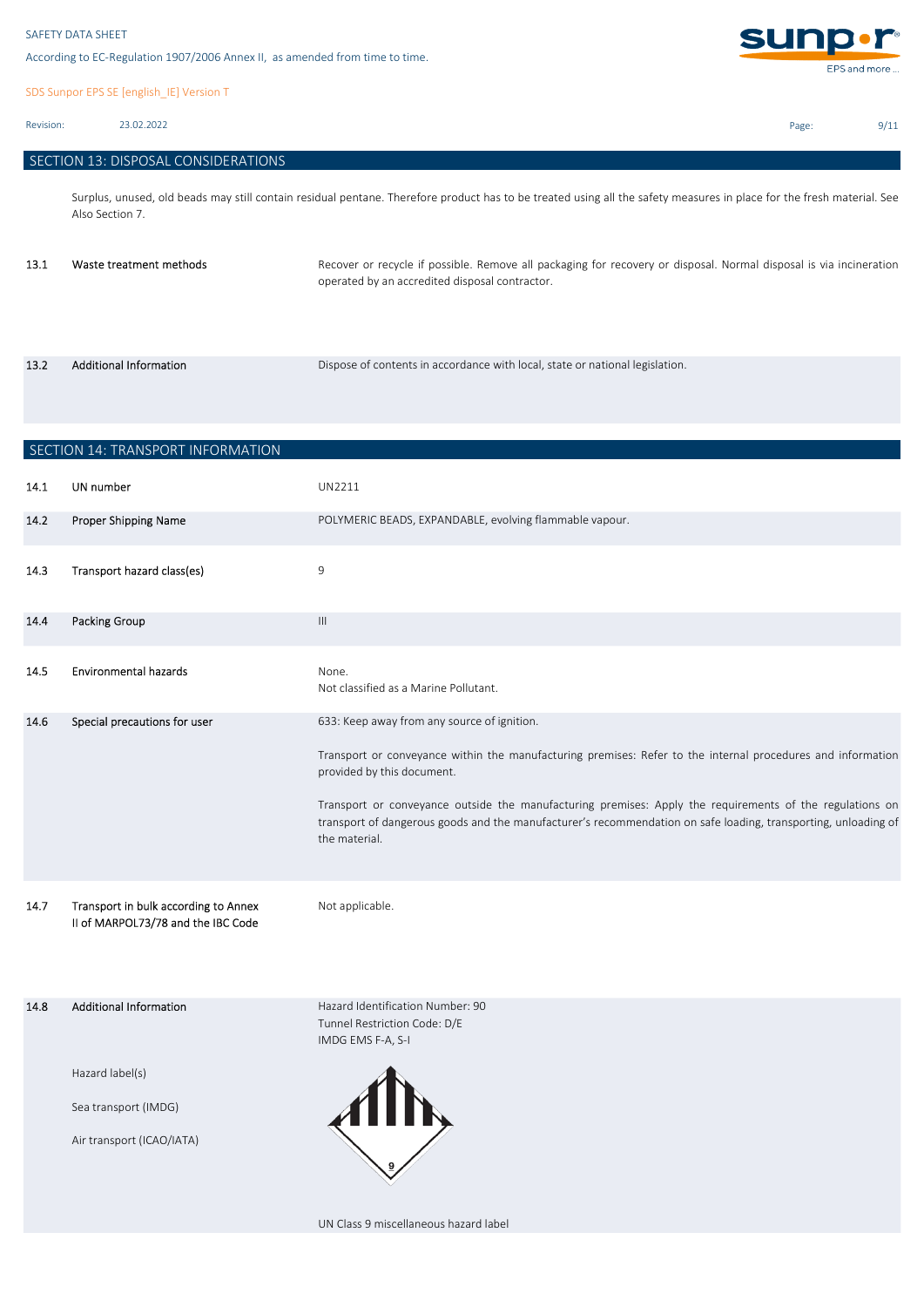SDS Sunpor EPS SE [english\_IE] Version T

23.02.2022 Revision:

### SECTION 15: REGULATORY INFORMATION

#### 15.1 Safety, health and environmental regulations/legislation specific for the substance or mixture

The data should be considered when making any assessment under the Control of Substances Hazardous to Health Regulations (COSHH), and related guidance, for example, 'COSHH Essentials' (United Kingdom).

Directive 94/62/EC on packaging and packaging waste.

If other regulatory information applies that is not already provided elsewhere in this safety data sheet, then it is described in this subsection.

15.2 Chemical Safety Assessment Chemical Safety Assessment not required. Exposure scenarios of registered components are available on request.

## SECTION 16: OTHER INFORMATION

\* \* \* \* \* \* \* \* In addition to the information given in the safety data sheet we refer to the product specific 'Technical Information'.

Full text of the classifications, including the hazard classes and the hazard statements, if mentioned in section 2 or 3:

| Asp. Tox.              | Aspiration hazard                                  |
|------------------------|----------------------------------------------------|
| Flam. Lig.             | Flammable liquids                                  |
| <b>STOT SE</b>         | Specific target organ toxicity $-$ single exposure |
| <b>Aquatic Chronic</b> | Hazardous to the aquatic environment - chronic     |
| H224                   | Extremely flammable liquid and vapour.             |
| H304                   | May be fatal if swallowed and enters airways.      |
| H336                   | May cause drowsiness or dizziness.                 |
| H411                   | Toxic to aquatic life with long lasting effects.   |
| H <sub>242</sub>       | Heating may cause a fire                           |
| H315                   | Causes skin irritation                             |
| H319                   | Causes serious eye irritation                      |
| H360D                  | May damage the unborn child.                       |
| Org. Perox.            | Organic peroxides                                  |
| Skin Irrit.            | Skin corrosion/irritation                          |
| Eye Irrit.             | Serious eye damage/eye irritation                  |
| Repr.                  | Reproductive toxicity                              |

\* Data changed from previous version



Page: 10/11